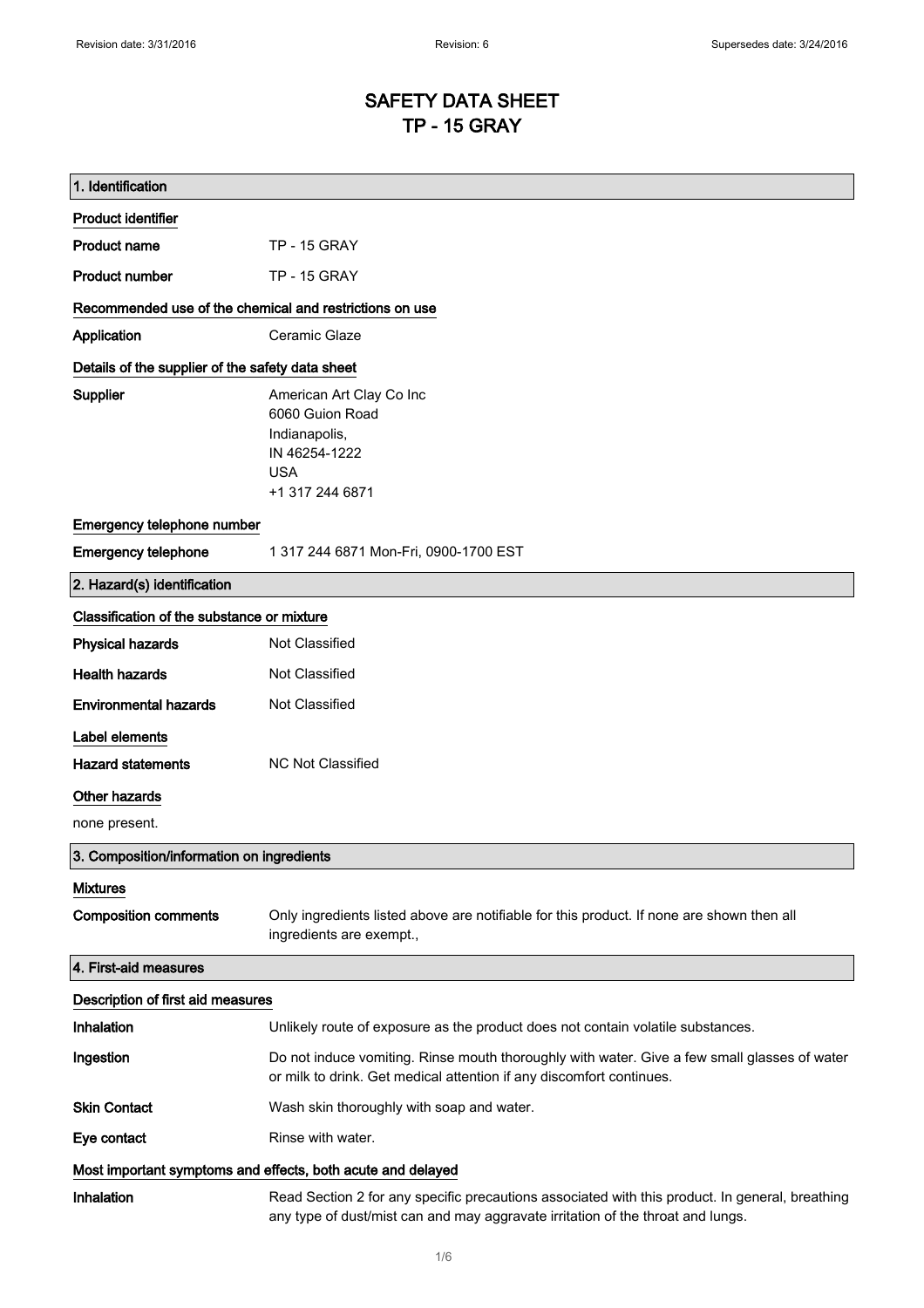| Ingestion                                                    | Read Section 2 for any specific precautions associated with the use of this product. Products<br>with specific warnings about ingestion will give guidance there.                                                                                                                                           |  |
|--------------------------------------------------------------|-------------------------------------------------------------------------------------------------------------------------------------------------------------------------------------------------------------------------------------------------------------------------------------------------------------|--|
| Skin contact                                                 | Read Section 2 for any specific precautions associated with the use of this product. In general<br>most ceramic glazes, clays and special products will tend to have a drying effect on the skin<br>and may cause some sensitivity to users with sensitive skin.                                            |  |
| Eye contact                                                  | Read Section 2 for any specific precautions associated with the use of this product. In general<br>most ceramic and special products contain materials that maybe abrasive to eyes. Keeping<br>materials from contacting the eyes is prudent. If contact does occur, flush with clean water, do<br>not rub. |  |
|                                                              | Indication of immediate medical attention and special treatment needed                                                                                                                                                                                                                                      |  |
| Notes for the doctor                                         | Treat symptomatically.                                                                                                                                                                                                                                                                                      |  |
| 5. Fire-fighting measures                                    |                                                                                                                                                                                                                                                                                                             |  |
| <b>Extinguishing media</b>                                   |                                                                                                                                                                                                                                                                                                             |  |
| Suitable extinguishing media                                 | Use fire-extinguishing media suitable for the surrounding fire.                                                                                                                                                                                                                                             |  |
| Special hazards arising from the substance or mixture        |                                                                                                                                                                                                                                                                                                             |  |
| Specific hazards                                             | The product is not believed to present a hazard due to its physical nature.                                                                                                                                                                                                                                 |  |
| <b>Advice for firefighters</b>                               |                                                                                                                                                                                                                                                                                                             |  |
| Special protective equipment<br>for firefighters             | Use protective equipment appropriate for surrounding materials.                                                                                                                                                                                                                                             |  |
| 6. Accidental release measures                               |                                                                                                                                                                                                                                                                                                             |  |
|                                                              | Personal precautions, protective equipment and emergency procedures                                                                                                                                                                                                                                         |  |
| <b>Personal precautions</b>                                  | For personal protection, see Section 8.                                                                                                                                                                                                                                                                     |  |
| <b>Environmental precautions</b>                             |                                                                                                                                                                                                                                                                                                             |  |
| <b>Environmental precautions</b>                             | Please read Section 2 completely. If any environmental warnings such as; H411 or H412 are<br>listed in Section 2, please use appropriate procedures when disposing of product and<br>container. Do not put materials into waterways or sewers.                                                              |  |
| Methods and material for containment and cleaning up         |                                                                                                                                                                                                                                                                                                             |  |
| Methods for cleaning up                                      | Collect spillage for reclamation or absorb in vermiculite, dry sand or similar material.                                                                                                                                                                                                                    |  |
| Reference to other sections                                  | For waste disposal, see Section 13. For personal protection, see Section 8.                                                                                                                                                                                                                                 |  |
| 7. Handling and storage                                      |                                                                                                                                                                                                                                                                                                             |  |
| Precautions for safe handling                                |                                                                                                                                                                                                                                                                                                             |  |
| <b>Usage precautions</b>                                     | Read label before use. Do not eat, drink or smoke when using this product. Good personal<br>hygiene procedures should be implemented. Wash hands and any other contaminated areas<br>of the body with soap and water before leaving the work site.                                                          |  |
| Conditions for safe storage, including any incompatibilities |                                                                                                                                                                                                                                                                                                             |  |
|                                                              |                                                                                                                                                                                                                                                                                                             |  |
| <b>Storage precautions</b>                                   | Store in tightly-closed, original container in a dry and cool place.                                                                                                                                                                                                                                        |  |
| Specific end uses(s)                                         |                                                                                                                                                                                                                                                                                                             |  |
| Specific end use(s)                                          | The identified uses for this product are detailed in Section 1.2.                                                                                                                                                                                                                                           |  |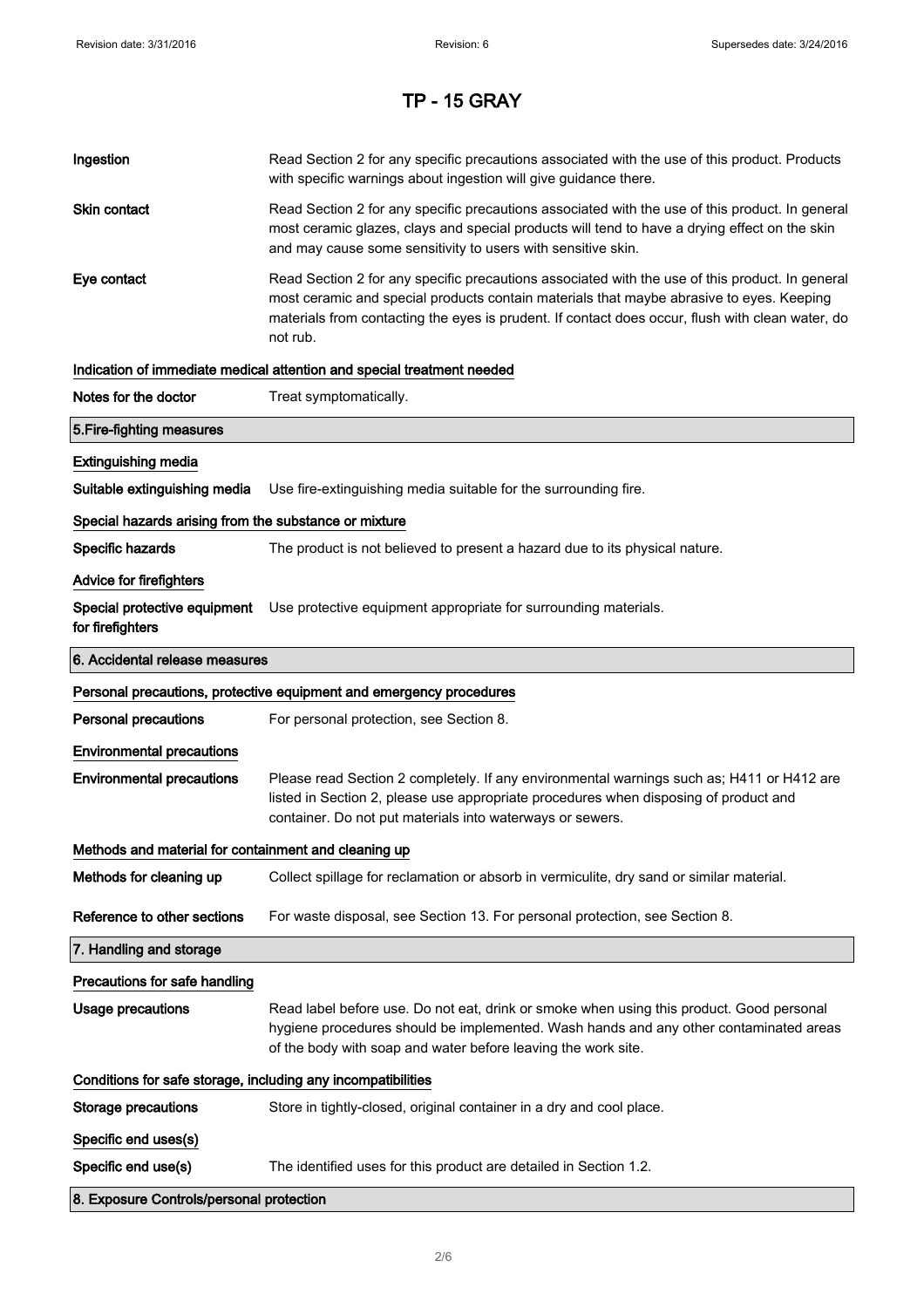| Ingredient comments                 | Only ingredients listed n Section 3 are notifiable for this product. If none are shown then all<br>ingredients are exempt.                                                                                           |
|-------------------------------------|----------------------------------------------------------------------------------------------------------------------------------------------------------------------------------------------------------------------|
| <b>Exposure controls</b>            |                                                                                                                                                                                                                      |
| Appropriate engineering<br>controls | No specific ventilations requirements unless the "FAN" pictogram is shown above or specified<br>in Section 2.                                                                                                        |
| Eye/face protection                 | No specific eye protection required unless the "EYE PROTECTION" pictogram is shown<br>above or specified in Section 2.                                                                                               |
| Hand protection                     | No specific hand protection required unless the "HAND PROTECTION" pictogram is shown<br>above or specified in Section 2.                                                                                             |
| Hygiene measures                    | Using good personal hygiene practices is always appropriate. Keeping a clean work space,<br>cleaning up properly when done, and not eating, drinking or smoking when using this product.                             |
| Respiratory protection              | No specific respiratory protection required unless the "RESPIRATOR" pictogram is shown<br>above or specified in Section 2. Using the appropriate certified protection for the operation is<br>important if required. |

#### 9. Physical and Chemical Properties

### Information on basic physical and chemical properties

| Appearance                                      | Colored liquid.           |
|-------------------------------------------------|---------------------------|
| Color                                           | Various colors.           |
| Odor                                            | Almost odorless.          |
| <b>Odor threshold</b>                           | No information available. |
| рH                                              | 6-8                       |
| <b>Melting point</b>                            | No information available. |
| Initial boiling point and range                 | No information available. |
| <b>Flash point</b>                              | No information available. |
| <b>Evaporation rate</b>                         | No information available. |
| Flammability (solid, gas)                       | No information available. |
| Upper/lower flammability or<br>explosive limits | No information available. |
| Vapour pressure                                 | No information available. |
| <b>Relative density</b>                         | Greater than 1.0          |
| Solubility(ies)                                 | Not applicable.           |
| <b>Partition coefficient</b>                    | No information available. |
| Auto-ignition temperature                       | Not applicable.           |
| <b>Decomposition Temperature</b>                | No information available. |
| <b>Viscosity</b>                                | No information available. |
| <b>Explosive properties</b>                     | none                      |
| <b>Oxidising properties</b>                     | none                      |
| Other information                               | Not applicable.           |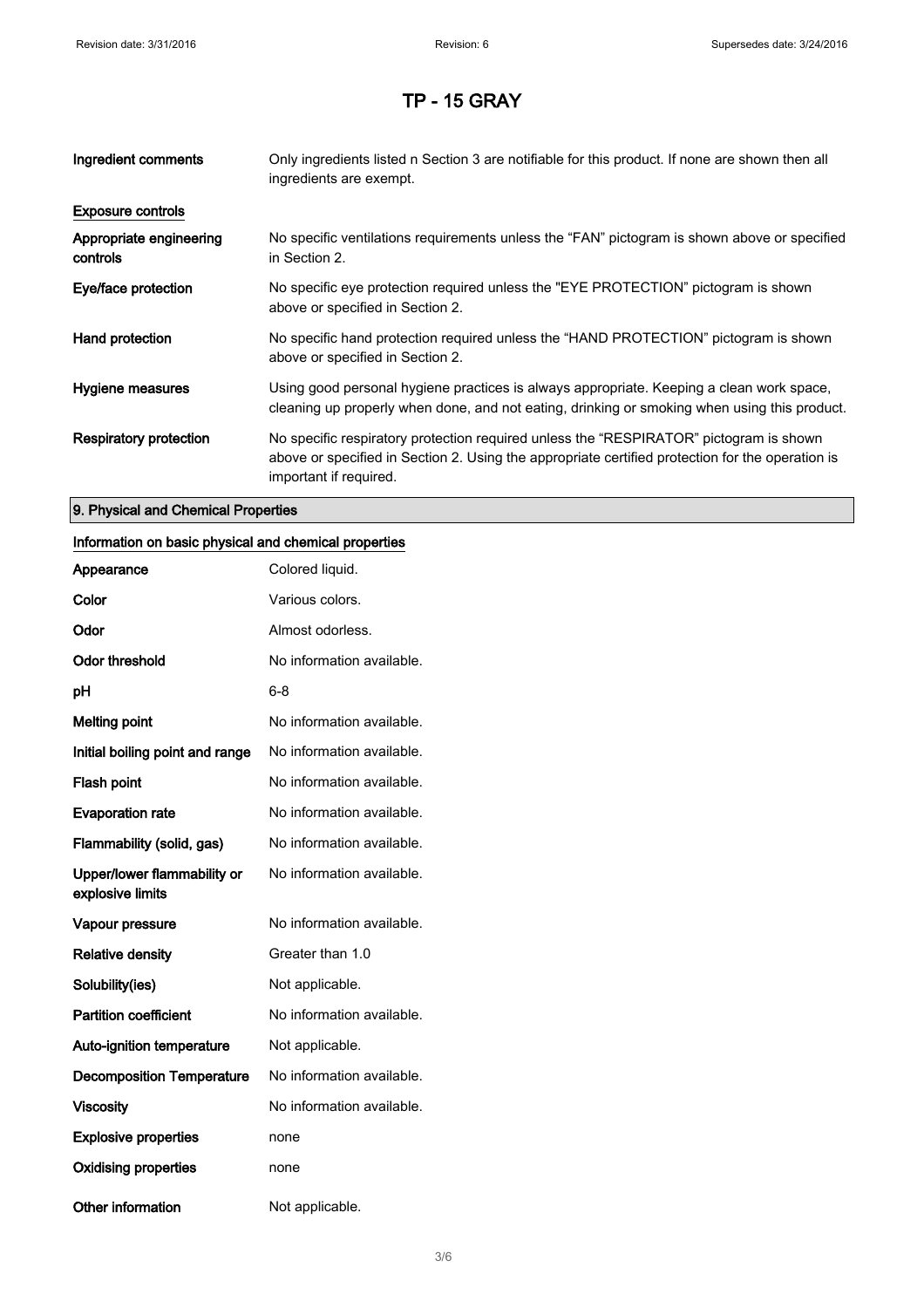| 10. Stability and reactivity          |                                                                                                                                                                                                                                                |
|---------------------------------------|------------------------------------------------------------------------------------------------------------------------------------------------------------------------------------------------------------------------------------------------|
| Reactivity                            | There are no known reactivity hazards associated with this product.                                                                                                                                                                            |
| <b>Stability</b>                      | No particular stability concerns.                                                                                                                                                                                                              |
| Possibility of hazardous<br>reactions | None known.                                                                                                                                                                                                                                    |
| Conditions to avoid                   | None known.                                                                                                                                                                                                                                    |
| Materials to avoid                    | None known.                                                                                                                                                                                                                                    |
| Hazardous decomposition<br>products   | None known.                                                                                                                                                                                                                                    |
| 11. Toxicological information         |                                                                                                                                                                                                                                                |
| Information on toxicological effects  |                                                                                                                                                                                                                                                |
| <b>Toxicological effects</b>          | Please read Section 2 thoroughly to understand the toxicological risks, (if any) and<br>precautions for safe use (if any).                                                                                                                     |
| Skin corrosion/irritation             |                                                                                                                                                                                                                                                |
| <b>Skin sensitization</b>             |                                                                                                                                                                                                                                                |
| <b>Skin sensitisation</b>             | Based on available data the classification criteria are not met.                                                                                                                                                                               |
| Eye contact                           | May cause temporary eye irritation.                                                                                                                                                                                                            |
| 12. Ecological Information            |                                                                                                                                                                                                                                                |
| Ecotoxicity                           | Please read Section 2 completely. If any environmental warnings such as; H411 or H412 are<br>listed in Section 2, please use appropriate procedures when disposing of product and<br>container. Do not put materials into waterways or sewers. |
| Toxicity                              |                                                                                                                                                                                                                                                |
| <b>Toxicity</b>                       | Please read Section 2 completely. If any environmental warnings such as; H411 or H412 are<br>listed in Section 2, please use appropriate procedures when disposing of product and<br>container. Do not put materials into waterways or sewers. |
| Persistence and degradability         |                                                                                                                                                                                                                                                |
| Persistence and degradability         | No data available.                                                                                                                                                                                                                             |
| Biodegradation                        | Not inherently biodegradable.                                                                                                                                                                                                                  |
| <b>Bioaccumulative potential</b>      |                                                                                                                                                                                                                                                |
| <b>Partition coefficient</b>          | No information available.                                                                                                                                                                                                                      |
| Mobility in soil                      |                                                                                                                                                                                                                                                |
| <b>Mobility</b>                       | Semi-mobile.                                                                                                                                                                                                                                   |
| Results of PBT and vPvB assessment    |                                                                                                                                                                                                                                                |
| Results of PBT and vPvB<br>assessment | This product does not contain any substances classified as PBT or vPvB.                                                                                                                                                                        |
| Other adverse effects                 |                                                                                                                                                                                                                                                |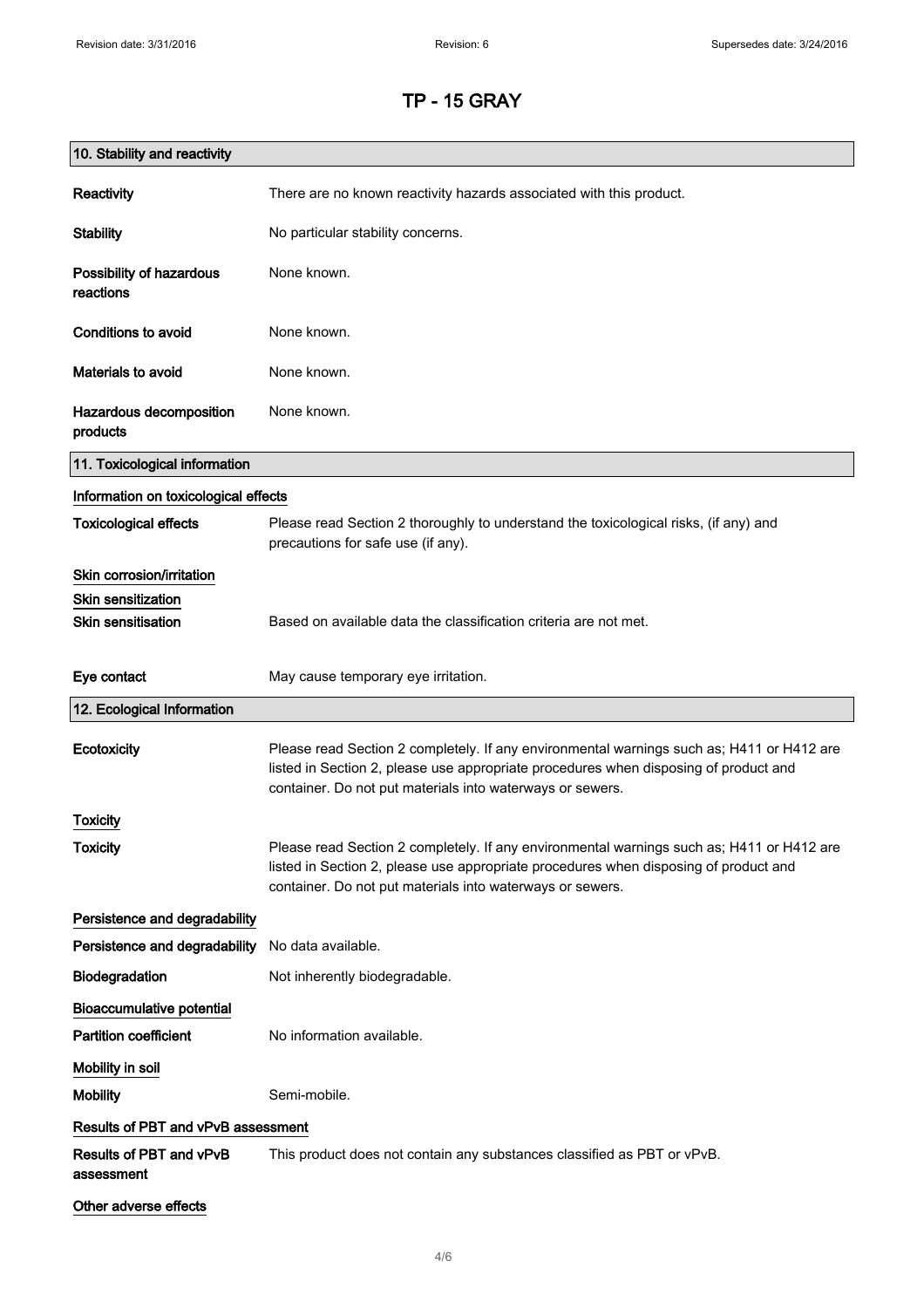| Other adverse effects                                                                                                                                                                                                                             | None known.                                                                                                                                                                                  |  |
|---------------------------------------------------------------------------------------------------------------------------------------------------------------------------------------------------------------------------------------------------|----------------------------------------------------------------------------------------------------------------------------------------------------------------------------------------------|--|
| 13. Disposal considerations                                                                                                                                                                                                                       |                                                                                                                                                                                              |  |
|                                                                                                                                                                                                                                                   |                                                                                                                                                                                              |  |
| Waste treatment methods<br><b>General information</b>                                                                                                                                                                                             | Dispose of waste product or used containers in accordance with local regulations When<br>handling waste, the safety precautions applying to handling of the product should be<br>considered. |  |
| 14. Transport information                                                                                                                                                                                                                         |                                                                                                                                                                                              |  |
| General                                                                                                                                                                                                                                           | The product is not covered by international regulations on the transport of dangerous goods<br>(IMDG, IATA, DoT).                                                                            |  |
| <b>UN Number</b>                                                                                                                                                                                                                                  |                                                                                                                                                                                              |  |
| Not applicable.                                                                                                                                                                                                                                   |                                                                                                                                                                                              |  |
| UN proper shipping name                                                                                                                                                                                                                           |                                                                                                                                                                                              |  |
| Not applicable.                                                                                                                                                                                                                                   |                                                                                                                                                                                              |  |
| Transport hazard class(es)                                                                                                                                                                                                                        |                                                                                                                                                                                              |  |
| No transport warning sign required.                                                                                                                                                                                                               |                                                                                                                                                                                              |  |
| Packing group                                                                                                                                                                                                                                     |                                                                                                                                                                                              |  |
| Not applicable.                                                                                                                                                                                                                                   |                                                                                                                                                                                              |  |
| <b>Environmental hazards</b>                                                                                                                                                                                                                      |                                                                                                                                                                                              |  |
| <b>Environmentally Hazardous Substance</b><br>Please refer to Section 2 for any environmental hazards associated with this product. If H411/H412 warnings are shown then<br>please verify packaging and labeling requirements for larger volumes. |                                                                                                                                                                                              |  |
| Special precautions for user                                                                                                                                                                                                                      |                                                                                                                                                                                              |  |
| Not applicable.                                                                                                                                                                                                                                   |                                                                                                                                                                                              |  |
| Transport in bulk according to Not applicable.<br>Annex II of MARPOL 73/78<br>and the IBC Code                                                                                                                                                    |                                                                                                                                                                                              |  |
| 15. Regulatory information                                                                                                                                                                                                                        |                                                                                                                                                                                              |  |
| <b>US State Regulations</b><br>None of the ingredients are listed or exempt.                                                                                                                                                                      | California Proposition 65 Carcinogens and Reproductive Toxins                                                                                                                                |  |
| Inventories                                                                                                                                                                                                                                       |                                                                                                                                                                                              |  |
| Canada - DSL/NDSL<br>All the ingredients are listed or exempt.                                                                                                                                                                                    |                                                                                                                                                                                              |  |
| <b>US-TSCA</b>                                                                                                                                                                                                                                    |                                                                                                                                                                                              |  |
| All the ingredients are listed or exempt.                                                                                                                                                                                                         |                                                                                                                                                                                              |  |
| US - TSCA 12(b) Export Notification<br>All the ingredients are listed or exempt.                                                                                                                                                                  |                                                                                                                                                                                              |  |

16. Other information